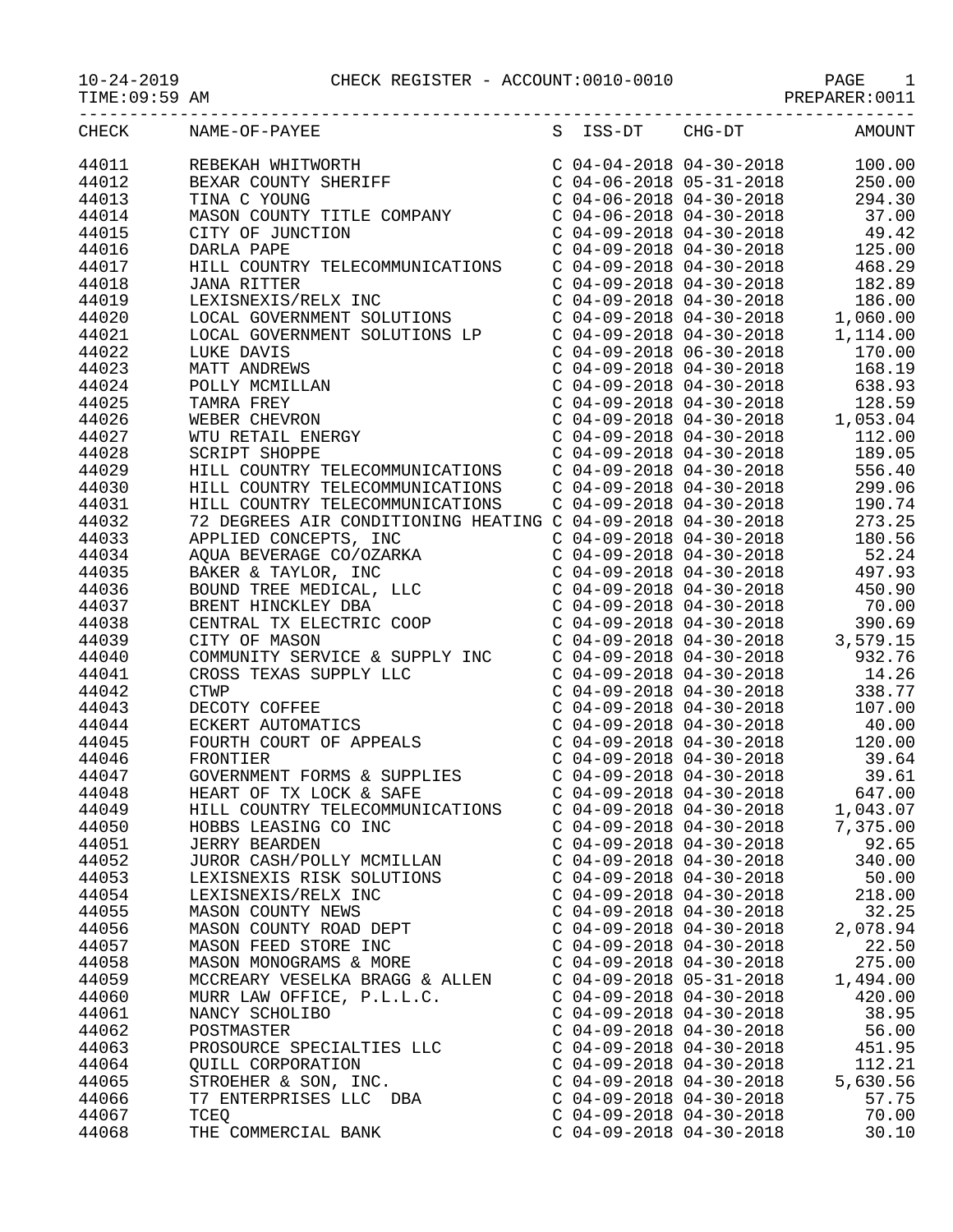10-24-2019 CHECK REGISTER - ACCOUNT:0010-0010 PAGE 2

TIME:09:59 AM PREPARER:0011

| CHECK | NAME-OF-PAYEE                                                                                                                                                                                                                                                                                          |                           | S ISS-DT CHG-DT AMOUNT                                                        |
|-------|--------------------------------------------------------------------------------------------------------------------------------------------------------------------------------------------------------------------------------------------------------------------------------------------------------|---------------------------|-------------------------------------------------------------------------------|
| 44069 | TX COLORADO RIVER FLOODPLAIN COALI C 04-09-2018 04-30-2018 250.00<br>USOXO C 04-09-2018 04-30-2018 230.47<br>WATSON AUTO PARTS INC C 04-09-2018 04-30-2018 230.47<br>WEBER CHEVRON C 04-09-2018 04-30-2018 29.00<br>WEST CENTRAL WIREL                                                                 |                           |                                                                               |
| 44070 |                                                                                                                                                                                                                                                                                                        |                           |                                                                               |
| 44071 |                                                                                                                                                                                                                                                                                                        |                           |                                                                               |
|       |                                                                                                                                                                                                                                                                                                        |                           |                                                                               |
| 44072 |                                                                                                                                                                                                                                                                                                        |                           |                                                                               |
| 44073 |                                                                                                                                                                                                                                                                                                        |                           |                                                                               |
| 44074 |                                                                                                                                                                                                                                                                                                        |                           |                                                                               |
| 44075 |                                                                                                                                                                                                                                                                                                        |                           |                                                                               |
| 44076 |                                                                                                                                                                                                                                                                                                        |                           |                                                                               |
| 44077 |                                                                                                                                                                                                                                                                                                        |                           |                                                                               |
| 44078 |                                                                                                                                                                                                                                                                                                        |                           |                                                                               |
| 44079 |                                                                                                                                                                                                                                                                                                        |                           |                                                                               |
| 44080 |                                                                                                                                                                                                                                                                                                        |                           |                                                                               |
|       |                                                                                                                                                                                                                                                                                                        |                           |                                                                               |
| 44081 |                                                                                                                                                                                                                                                                                                        |                           |                                                                               |
| 44082 |                                                                                                                                                                                                                                                                                                        |                           |                                                                               |
| 44083 |                                                                                                                                                                                                                                                                                                        |                           |                                                                               |
| 44084 |                                                                                                                                                                                                                                                                                                        |                           |                                                                               |
| 44085 |                                                                                                                                                                                                                                                                                                        |                           |                                                                               |
| 44086 |                                                                                                                                                                                                                                                                                                        |                           |                                                                               |
| 44087 |                                                                                                                                                                                                                                                                                                        |                           |                                                                               |
| 44088 |                                                                                                                                                                                                                                                                                                        |                           |                                                                               |
| 44089 |                                                                                                                                                                                                                                                                                                        |                           |                                                                               |
| 44090 |                                                                                                                                                                                                                                                                                                        |                           |                                                                               |
|       |                                                                                                                                                                                                                                                                                                        |                           |                                                                               |
| 44091 |                                                                                                                                                                                                                                                                                                        |                           |                                                                               |
| 44092 |                                                                                                                                                                                                                                                                                                        |                           |                                                                               |
| 44093 |                                                                                                                                                                                                                                                                                                        |                           |                                                                               |
| 44094 | $\begin{tabular}{l c c c c c} \hline \texttt{STEVE LUPTON} & $\texttt{C 04-12-2018 \;\; 04-30-2018 \;\; & $534.62$\,${\rm G\,04-13-2018 \;\; 04-30-2018 \;\; & $534.62$\,${\rm C\,04-21-2018 \;\; 04-30-2018 \;\; & $49.27$\,${\rm C\,04-21-2018 \;\; 05-31-2018 \;\; & $296.34$\,${\rm C\,04-21-2018$ |                           |                                                                               |
| 44095 |                                                                                                                                                                                                                                                                                                        |                           | $C \begin{bmatrix} 0.4 & -23 & -2018 & 04 & -30 & -2018 \end{bmatrix}$ 116.00 |
| 44096 |                                                                                                                                                                                                                                                                                                        |                           |                                                                               |
| 44097 | COMPLINE MARTIN<br>COMPLINE CAPITAL AMERICA LLC C 04-23-2018 04-30-2018<br>CREATIVE PRODUCT SOURCE INC<br>D-7 TCAAA<br>D-7 TCAAA<br>COMPLINE CONSINERED BOOKING COMPLINE CONSINERED BOOKING C 04-23-2018 05-31-2018<br>C 04-23-2018 04-25-                                                             |                           |                                                                               |
| 44098 |                                                                                                                                                                                                                                                                                                        |                           |                                                                               |
| 44099 |                                                                                                                                                                                                                                                                                                        |                           |                                                                               |
| 44100 |                                                                                                                                                                                                                                                                                                        |                           |                                                                               |
| 44101 |                                                                                                                                                                                                                                                                                                        |                           |                                                                               |
|       |                                                                                                                                                                                                                                                                                                        |                           |                                                                               |
| 44102 |                                                                                                                                                                                                                                                                                                        |                           |                                                                               |
| 44103 | FLEMING'S HILL CO COLLISION REPAIR C 04-23-2018 05-31-2018<br>FRONTIER COUNTY C 04-23-2018 05-31-2018 47.98<br>GILLESPIE COUNTY C 04-23-2018 05-31-2018 47.98<br>GORDON GIPSON C 04-23-2018 04-30-2018 109.00<br>GUARDIAN SECURITY SOL                                                                 |                           |                                                                               |
| 44104 |                                                                                                                                                                                                                                                                                                        |                           |                                                                               |
| 44105 |                                                                                                                                                                                                                                                                                                        |                           |                                                                               |
| 44106 |                                                                                                                                                                                                                                                                                                        |                           |                                                                               |
| 44107 | HEAP LAW OFFICE, PLLC                                                                                                                                                                                                                                                                                  | $C$ 04-23-2018 04-30-2018 | 161.00                                                                        |
| 44108 | HILL COUNTRY CHILDREN'S ADVOCACY CT C 04-23-2018 05-31-2018                                                                                                                                                                                                                                            |                           | 730.50                                                                        |
| 44109 | HILL COUNTRY MEM HOSPITAL                                                                                                                                                                                                                                                                              | $C$ 04-23-2018 05-31-2018 | 12.00                                                                         |
| 44110 | HOLLOWAY PLUMBING CO                                                                                                                                                                                                                                                                                   | $C$ 04-23-2018 05-31-2018 | 453.00                                                                        |
| 44111 | K & H ELECTRICAL SERVICES                                                                                                                                                                                                                                                                              | $C$ 04-23-2018 04-30-2018 | 457.00                                                                        |
| 44112 | LAW OFFICE OF CHERYL C SIONE                                                                                                                                                                                                                                                                           | $C$ 04-23-2018 04-30-2018 | 367.50                                                                        |
|       |                                                                                                                                                                                                                                                                                                        |                           |                                                                               |
| 44113 | LOOKOUT BOOKS                                                                                                                                                                                                                                                                                          | $C$ 04-23-2018 05-31-2018 | 589.63                                                                        |
| 44114 | LOWE'S PAY AND SAVE INC                                                                                                                                                                                                                                                                                | $C$ 04-23-2018 04-30-2018 | 209.76                                                                        |
| 44115 | LUCIO MORA                                                                                                                                                                                                                                                                                             | $C$ 04-23-2018 04-30-2018 | 1,325.00                                                                      |
| 44116 | MACK SKINNER                                                                                                                                                                                                                                                                                           | $C$ 04-23-2018 05-31-2018 | 250.00                                                                        |
| 44117 | MASON BUILDING SUPPLY & RENTAL INC                                                                                                                                                                                                                                                                     | $C$ 04-23-2018 05-31-2018 | 347.51                                                                        |
| 44118 | MASON CNTY TAX ASSESSOR-COLLECTOR                                                                                                                                                                                                                                                                      | $C$ 04-23-2018 04-30-2018 | 45.00                                                                         |
| 44119 | <b>MASON COUNTY</b>                                                                                                                                                                                                                                                                                    | $C$ 04-23-2018 04-30-2018 | 3,870.81                                                                      |
| 44120 | MASON COUNTY NEWS                                                                                                                                                                                                                                                                                      | $C$ 04-23-2018 04-30-2018 | 120.00                                                                        |
| 44121 | MASON COUNTY ROAD DEPT                                                                                                                                                                                                                                                                                 | $C$ 04-23-2018 04-30-2018 | 25.00                                                                         |
| 44122 | MASON SHORT STOP                                                                                                                                                                                                                                                                                       | $C$ 04-23-2018 04-30-2018 | 103.77                                                                        |
| 44123 |                                                                                                                                                                                                                                                                                                        | $C$ 04-23-2018 05-31-2018 | 875.20                                                                        |
|       | MASSEY BALENTINE P.C.                                                                                                                                                                                                                                                                                  |                           |                                                                               |
| 44124 | MID-TEX PARTS & SALES                                                                                                                                                                                                                                                                                  | $C$ 04-23-2018 05-31-2018 | 1,939.50                                                                      |
| 44125 | OMNIBASE SERVICES OF TEXAS                                                                                                                                                                                                                                                                             | $C$ 04-23-2018 05-31-2018 | 330.00                                                                        |
| 44126 | OVERDRIVE INC                                                                                                                                                                                                                                                                                          | $C$ 04-23-2018 04-30-2018 | 525.71                                                                        |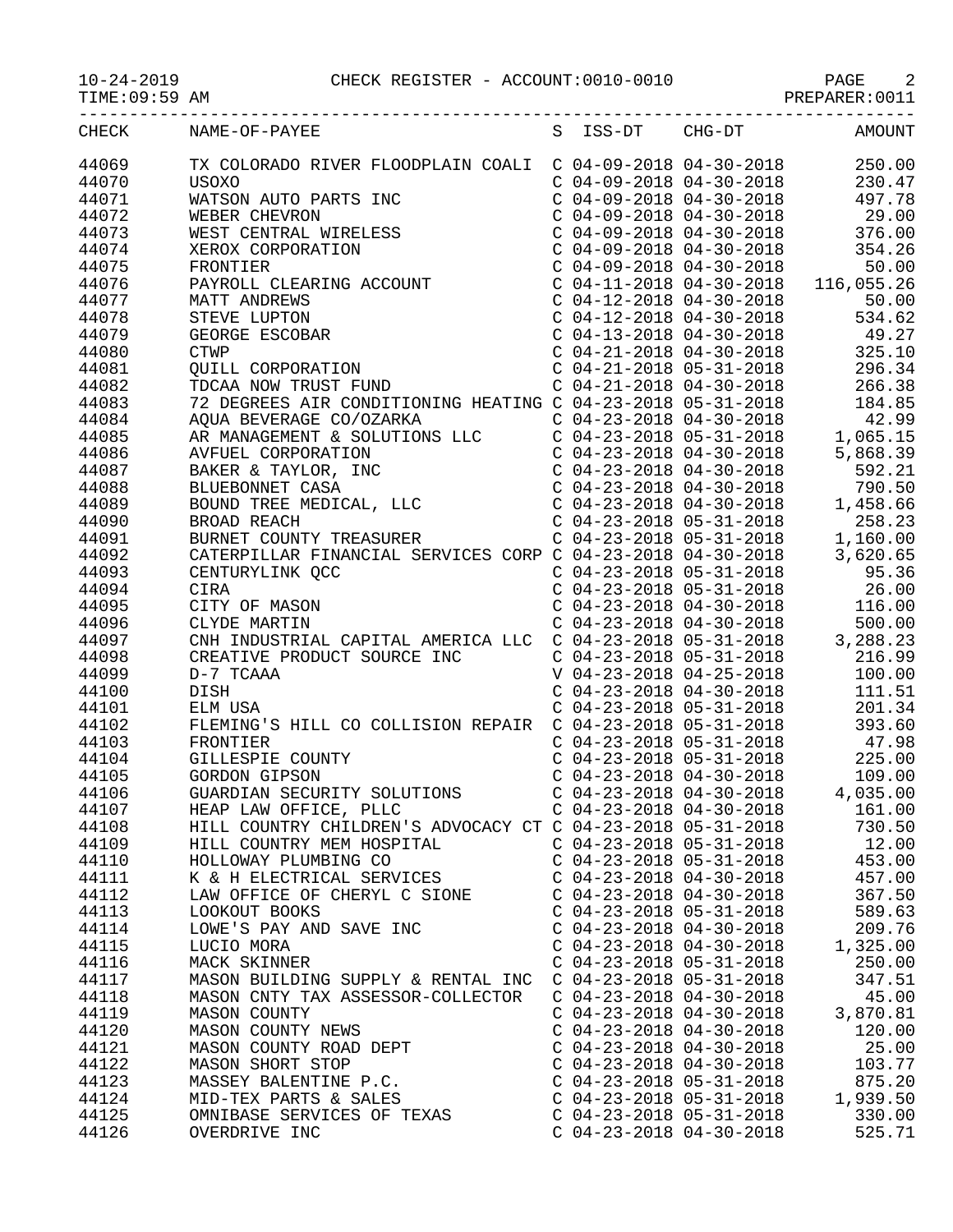10-24-2019 CHECK REGISTER - ACCOUNT:0010-0010 PAGE 3

TIME:09:59 AM PREPARER:0011

|       |                                                            |  | $\begin{tabular}{lllllllllll} $\text{C}$&04--23--2018}&04--30--2018&& 123.17\\ $\text{C}$&04--23--2018&05--31--2018&& 2\,,818.08\\ $\text{C}$&04--23--2018&05--31--2018&& 17\,.72\\ $\text{C}$&04--23--2018&05--31--2018&& 151.49\\ $\text{C}$&04--23--2018&04--32&0312&04--32&0312&0412&0412\\ $\text{C}$&04--23$ |
|-------|------------------------------------------------------------|--|--------------------------------------------------------------------------------------------------------------------------------------------------------------------------------------------------------------------------------------------------------------------------------------------------------------------|
|       |                                                            |  |                                                                                                                                                                                                                                                                                                                    |
|       |                                                            |  |                                                                                                                                                                                                                                                                                                                    |
|       |                                                            |  |                                                                                                                                                                                                                                                                                                                    |
|       |                                                            |  |                                                                                                                                                                                                                                                                                                                    |
|       |                                                            |  |                                                                                                                                                                                                                                                                                                                    |
|       |                                                            |  |                                                                                                                                                                                                                                                                                                                    |
|       |                                                            |  |                                                                                                                                                                                                                                                                                                                    |
|       |                                                            |  |                                                                                                                                                                                                                                                                                                                    |
|       |                                                            |  |                                                                                                                                                                                                                                                                                                                    |
|       |                                                            |  |                                                                                                                                                                                                                                                                                                                    |
|       |                                                            |  |                                                                                                                                                                                                                                                                                                                    |
|       |                                                            |  |                                                                                                                                                                                                                                                                                                                    |
|       |                                                            |  |                                                                                                                                                                                                                                                                                                                    |
|       |                                                            |  |                                                                                                                                                                                                                                                                                                                    |
|       |                                                            |  |                                                                                                                                                                                                                                                                                                                    |
|       |                                                            |  |                                                                                                                                                                                                                                                                                                                    |
|       |                                                            |  |                                                                                                                                                                                                                                                                                                                    |
|       |                                                            |  |                                                                                                                                                                                                                                                                                                                    |
|       |                                                            |  |                                                                                                                                                                                                                                                                                                                    |
|       |                                                            |  |                                                                                                                                                                                                                                                                                                                    |
|       |                                                            |  |                                                                                                                                                                                                                                                                                                                    |
|       |                                                            |  |                                                                                                                                                                                                                                                                                                                    |
|       |                                                            |  |                                                                                                                                                                                                                                                                                                                    |
|       |                                                            |  |                                                                                                                                                                                                                                                                                                                    |
|       |                                                            |  |                                                                                                                                                                                                                                                                                                                    |
|       |                                                            |  |                                                                                                                                                                                                                                                                                                                    |
|       |                                                            |  |                                                                                                                                                                                                                                                                                                                    |
|       |                                                            |  |                                                                                                                                                                                                                                                                                                                    |
| 44156 | ROBINSON REAL ESTATE HOLDINGS LLC  C 04-30-2018 05-31-2018 |  | 325.00                                                                                                                                                                                                                                                                                                             |